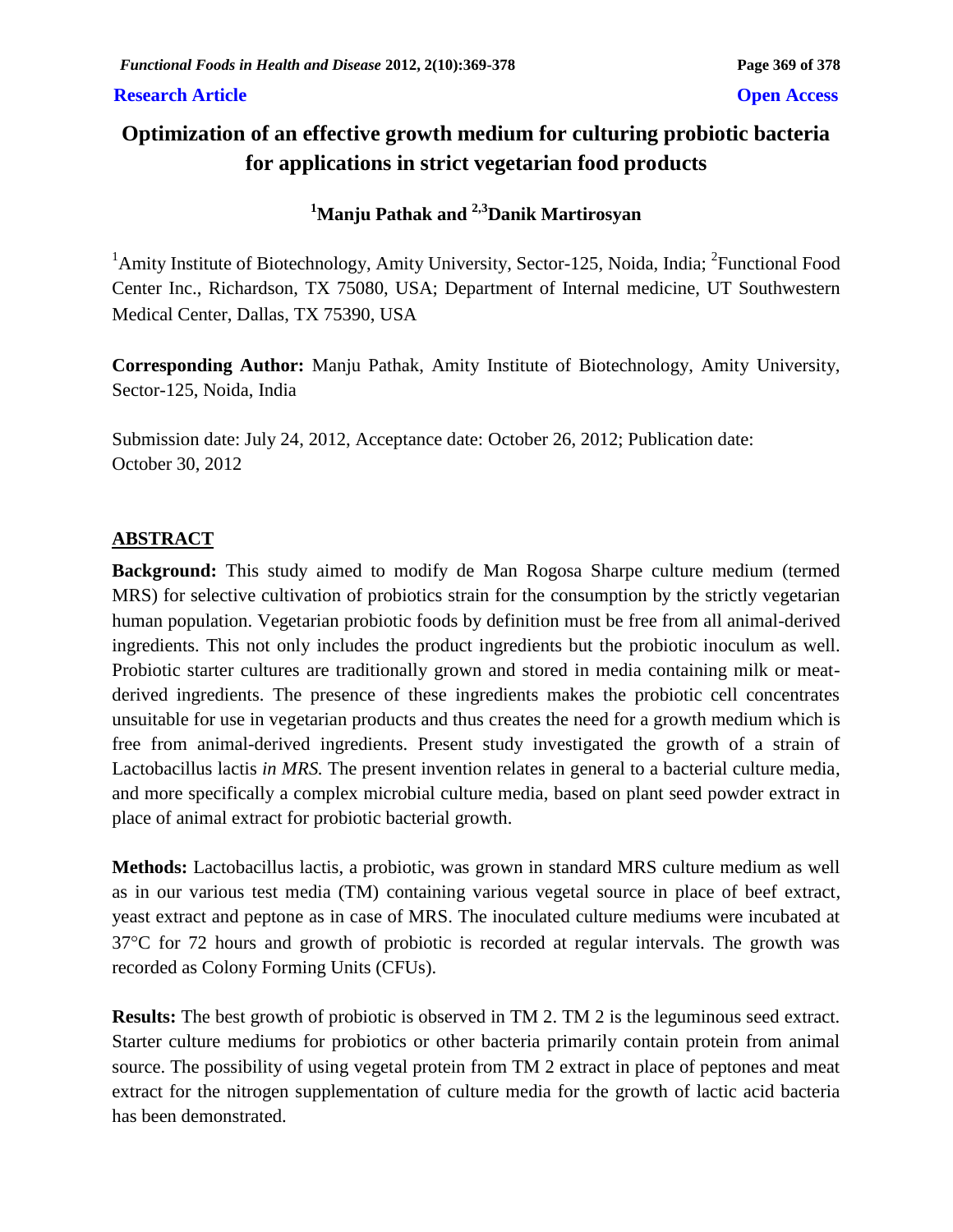**Conclusion:** The absolute vegetarian culture medium containing TM 2 is better than standard MRS for the growth of probiotics.

**Abbreviations:** de Man Rogosa Sharpe (MRS), Colony Forming Units (CFU), test media (TM), National Dairy Research Institute (NDRI), Tamarind seed powder (TSP), solid-state fermentation (SSF), Lactobacillus casei Shirota (LcS)

**Keywords:** probiotics, lactic acid bacteria, vegetarian.

#### **INTRODUCTION:**

Probiotics are dietary supplements of live bacteria or yeasts thought to be healthy for human consumption. Probiotic products aimed at improving health by modifying microbiota composition have already become widely available and acceptance of these products appears to be on the rise. According to the currently adopted definition by WHO/FAO, probiotics are "live microorganisms which when administered in adequate amounts confer a health benefit on the host"  $[1]$ .

Current research proves that human gut microbiota composition/activity is a key factor when assessing a person's risk for obesity and associated diseases such as: atherosclerosis, dyslipidemia, insulin resistance, diabetes, hepatic steatosis and steatohepatitis. [2-5] The market for probiotics continues to grow as awareness of their health benefits increases, in conjunction with the scientific data to prove this. Some benefits of probiotics include: immune stimulation, enhancement of bowel mobility, and reduction of inflammatory or allergic reactions. Recent research on the molecular biology and genomics of the probiotic bacteria lactobacillus has focused on its interaction with the immune system, anti-cancer potential, its effect on adipocyte cell size and body fat, and its potential as a biotherapeutic agent in cases of antibiotic-associated diarrhea, travelers' diarrhea, pediatric diarrhea, inflammatory bowel diseases and irritable bowel syndrome [6,7]. Specifically, interest has increased in lactic acid bacteria because of its potential to improve cholesterol as well as its anticarcinogenic, antipathogenic, and antidiabetic properties [8-12]. According to the American College of Gastroenterology, there are 95m people in the US that suffer from digestive problems. Some 60m are thought to suffer from heartburn, and 50m from irritable bowel syndrome. In addition, it is estimated that around 20m people suffer from stomach ulcers. To date, the largest segment of the digestive health market - particularly within the functional food category - is taken up by products made with probiotics, or 'friendly bacteria'. Lactobacilli can even be found in sensitive household products such as infant foods and a variety of pharmaceutical concoctions [8, 13-14].

The study aimed to modify de Man Rogosa Sharpe culture medium (termed MRS) for the selective cultivation of probiotics strain for consumption by the strictly vegetarian human population. Vegetarian probiotic foods by definition must be free from all animal-derived ingredients. This not only includes the product ingredients but the probiotic inoculum as well. Probiotic starter cultures are traditionally grown and stored in media containing milk or meatderived ingredients. The presence of these ingredients makes the probiotic cell concentrates unsuitable for use in vegetarian products and thus creates the need for a growth medium which is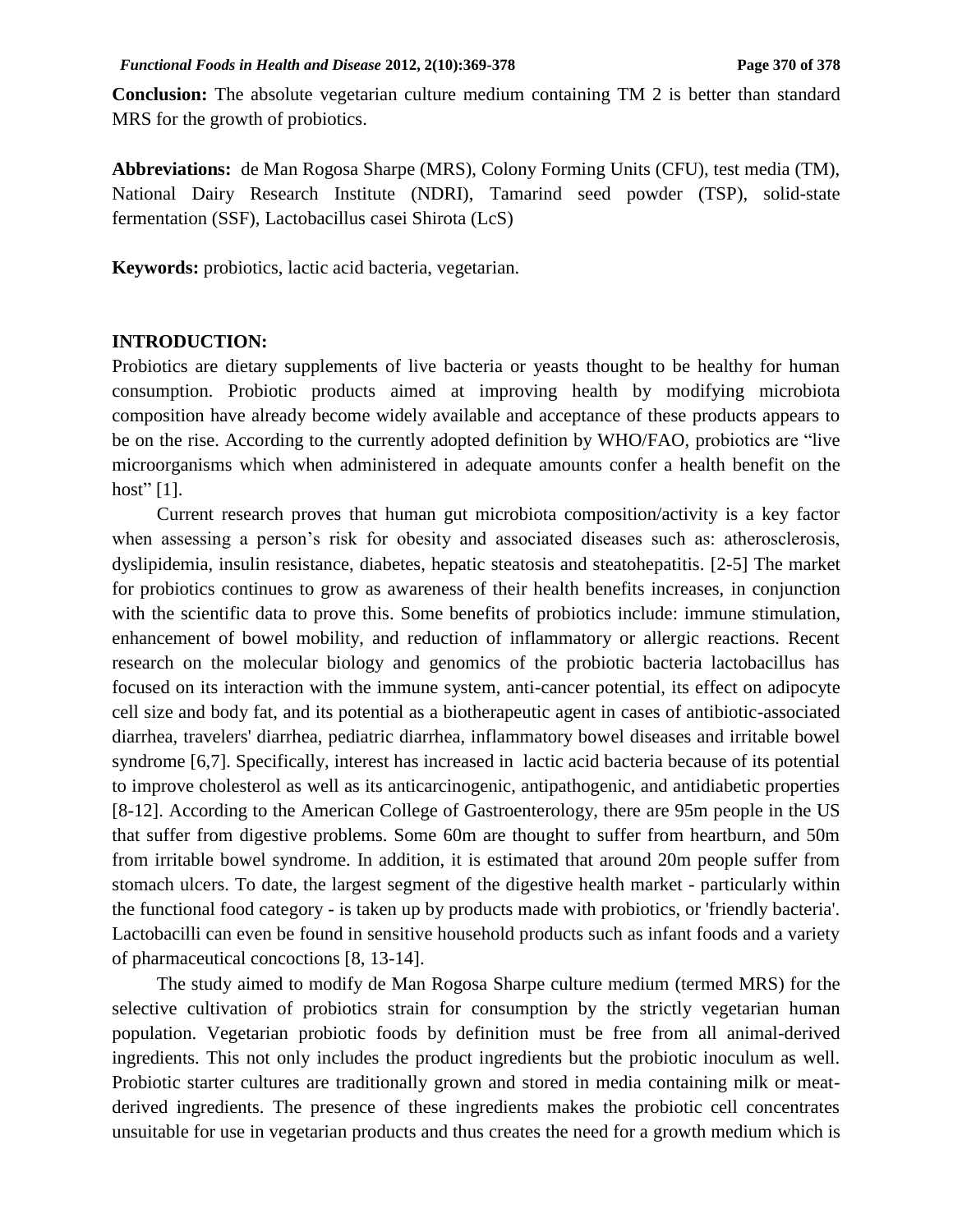free from animal-derived ingredients. This particular study investigated the growth of a strain of Lactobacillus lactis in MRS*.* The resulting invention relates in general to a bacterial culture media, and more specifically a complex microbial culture media, based on plant seed powder or extract in place of animal extract for probiotic bacterial growth [15].

The present invention proposes a probiotic starter culture growth medium comprised of vegetal nitrogen and carbon source. Animal extract has been replaced by plant seed powder. The growth of probiotics was much enhanced in our newly developed culture medium; TM 2 (which is lentil). When the experiments were carried to see the colony forming units (CFU), it was observed that growth of probiotic was much enhanced in our culture medium than standard MRS.

### **METHODS:**

Pure culture of Lactobacillus lactis, a probiotic, was obtained from National Dairy Research Institute (NDRI), Karnal, India. This probiotic was grown in standard MRS culture medium as well as our test mediums containing various plant seed powders as vegetal nutrition source in place of beef extract, peptone, and yeast extract as in the case of MRS. Where TM 1, TM2, TM3, TM4, TM5, and TM6 were mung beans, lentil, chickpea, peanut, Bengal gram and wheat respectively germinated for 24, 48 and 72 hours. Sample seeds were soaked for 8 hours and then for germination it is germinated further for 24, 48, and 72 hours after soaking. Soaked and Germinated seeds were dried at 45°C and then powdered. Powder was used as respective sample. Pure culture of Lactobacillus lactis was used as inoculums as per instructions given on the culture. The inoculated culture mediums were incubated at  $37^{\circ}$ C for 72 hours and growth of probiotic is recorded at regular intervals. The growth was recorded as Colony Forming Units (CFUs) in various media. The experiments were carried out thrice to come to a conclusion.

The following ingredients were dissolved in 850ml of distilled water in Test media, and pH was adjusted to 6.5 for each of these: 10g respective seed powder 20g Glucose 1g Tween-80  $2g K<sub>2</sub>HPO<sub>4</sub>$ 5g Na-acetate  $2g(NH_4)_2$  citrate  $0.2g$  MgSO<sub>4</sub>-7H<sub>2</sub>O  $0.05g$  MnSO<sub>4</sub>-H<sub>2</sub>O 1% Pure Agar

Test culture media were then autoclaved. Various serial dilutions were prepared.

#### **RESULTS:**

The results of the previously described experiments are depicted in the following figures. The tables shown below contain data for varying colony forming units.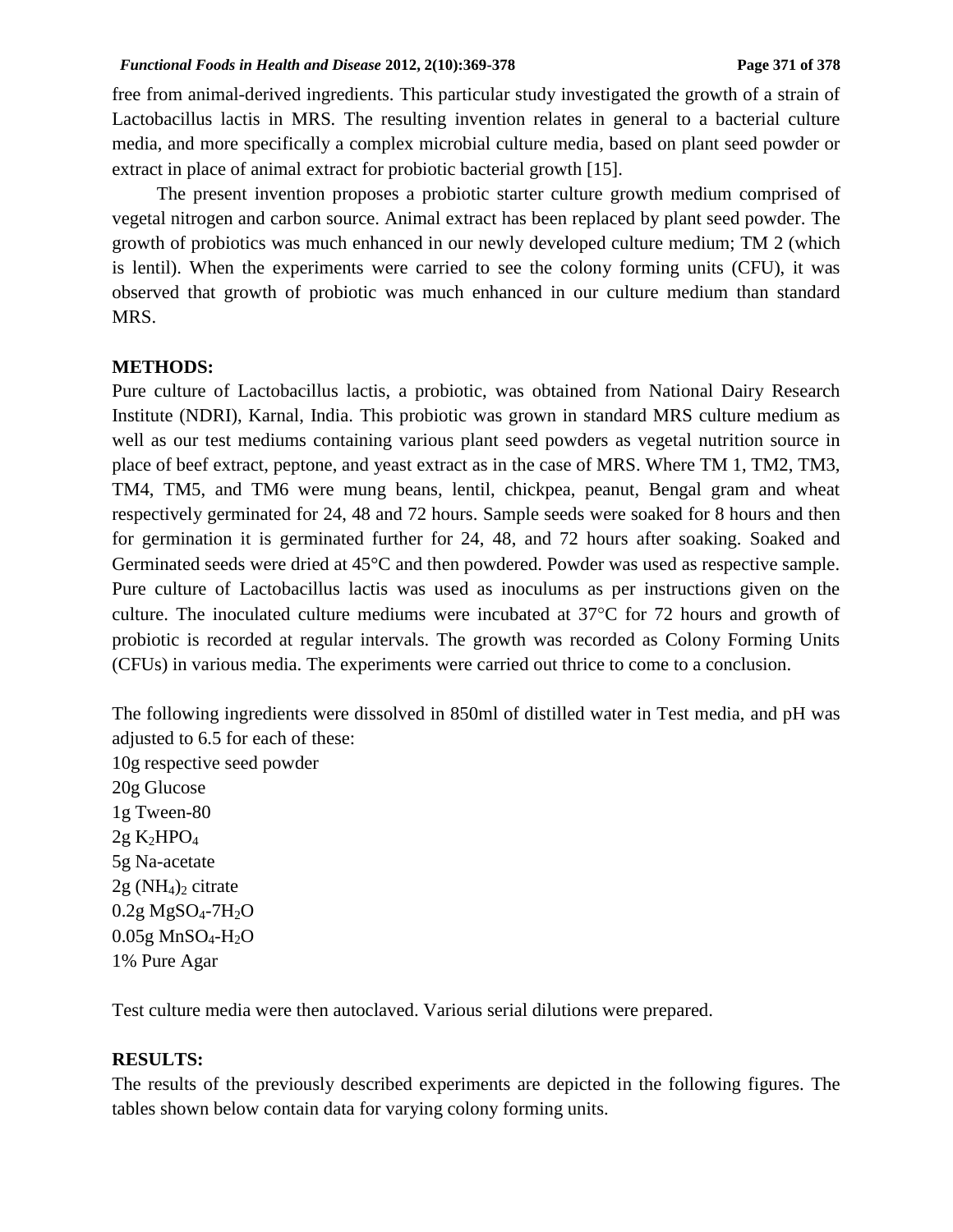|          | <b>MRS</b> | $\prod$ T.M-1 | $T.M-2$ | $T.M-3$ | $\parallel$ T.M-4 | $T.M-5$ | $T.M-6$ |
|----------|------------|---------------|---------|---------|-------------------|---------|---------|
| $24$ hrs |            |               |         |         |                   |         |         |
| 48 hrs   |            |               |         |         |                   |         |         |
| 72 hrs   |            |               |         |         |                   |         |         |

**Table-1:** CFU for Probiotic, Lactobacillus Lactis in Absolute

This table shows most undiluted CFU growth occurred at the 72 hour point. According to this table, T.M-2 and T.M-3 were most productive; with 17 and 21 units, respectively, formed at 72 hours.

Table 2. CFU for Probiotic, Lactobacillus Lactis in dilution up to  $10^{-4}$ 

|                    | <b>MRS</b> | $T.M-1$ | $T.M-2$ | $T.M-3$ | $T.M-4$ | $T.M-5$ | $T.M-6$ |
|--------------------|------------|---------|---------|---------|---------|---------|---------|
| $24$ hrs           |            |         |         |         |         |         |         |
| $\parallel$ 48 hrs |            |         |         |         |         |         |         |
| 72 hrs             |            |         |         |         |         |         |         |

When diluted to  $10^{-4}$ , T.M-1 and T.M-2 demonstrated the most successful growth of colony forming units. At 48 hours, T.M-1 had 7 formed units, and T.M-2 had 15. At 72 hours, the units in these media had increased to 15 and 19, respectively.

**Table 3:** CFU for Probiotic, Lactobacillus Lactis in dilution up to 10- 5

|        | <b>MRS</b>  | $T.M-1$ | $T.M-2$ | $\blacksquare$ T.M-3 | $T.M-4$ | $\blacksquare$ T.M-5 | $\blacksquare$ T.M-6 |
|--------|-------------|---------|---------|----------------------|---------|----------------------|----------------------|
| 24 hrs |             |         |         |                      |         |                      |                      |
| 48 hrs | $1^{\circ}$ |         |         |                      |         |                      |                      |
| 72 hrs |             |         |         |                      |         |                      |                      |

Table 3 proves the consistent growth of CFU's was most fruitful in T.M-2.

Table 4: CFU for Probiotic, Lactobacillus Lactis in dilution up to 10-<sup>6</sup>

|          | <b>MRS</b>     | $T.M-1$ | $\mathbf{T}.\mathbf{M}$ -2 | $T.M-3$ | $\blacksquare$ T.M-4 | $T.M-5$ | $T.M-6$ |
|----------|----------------|---------|----------------------------|---------|----------------------|---------|---------|
| $24$ hrs |                |         |                            |         |                      |         |         |
| 48 hrs   | $\blacksquare$ |         |                            |         |                      |         |         |
| 72 hrs   |                |         |                            |         |                      |         |         |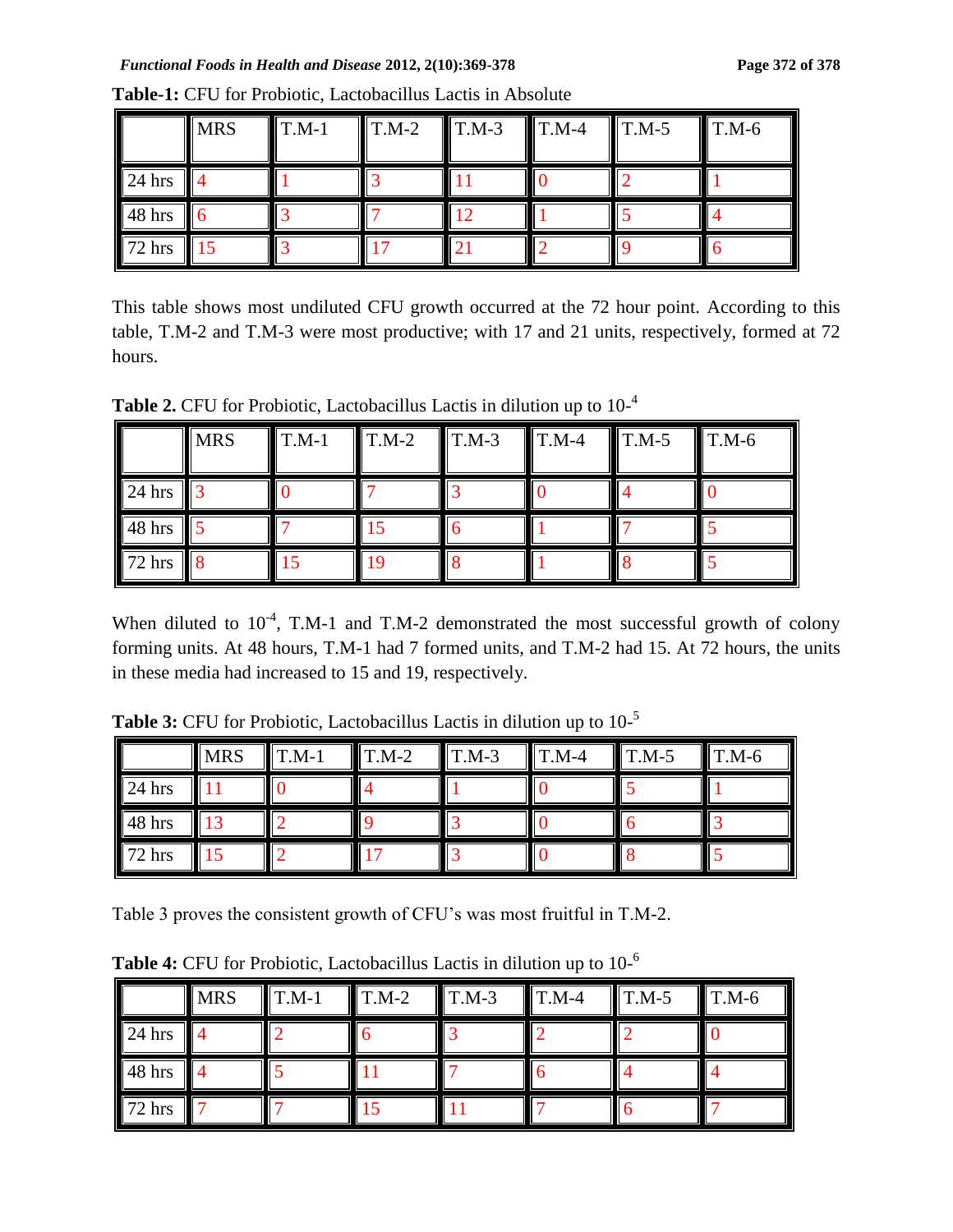Based on Table 4, T.M-2 and T.M-3 were both found to be fertile when diluted to  $10^{-6}$ . The final measurement at 72 hours shows 15 units in T.M-2 and 11 in T.M-3.

|                 | <b>MRS</b>        | $T.M-1$ | $T.M-2$ | $T.M-3$ | $T.M-4$ | $T.M-5$ | $T.M-6$ |
|-----------------|-------------------|---------|---------|---------|---------|---------|---------|
| $24$ hrs        | $\blacksquare$ 10 |         |         |         |         |         |         |
| $\sqrt{48}$ hrs |                   |         |         |         |         |         |         |
| $72$ hrs        | $\blacksquare$ 13 |         |         |         |         |         |         |

Table 5: CFU for Probiotic, Lactobacillus Lactis in dilution up to  $10^{-7}$ 

Table 5 sustains the assumption that T.M-2 provided the most consistently productive growth at all three stages in all dilutions.

This series of experiments establishes the conclusion that T.M-2 proved to be the most productive test medium containing various plant seed powders. We also observed that T.M-2 was most effective when diluted to no more than  $10^{-4}$ .

Figures 1-5, shown below, provide an alternate view of the growth which occurred in the various conditions created in our experiment.



 **Figure-1: CFU for Probiotic, Lactobacillus Lactis in Absolute**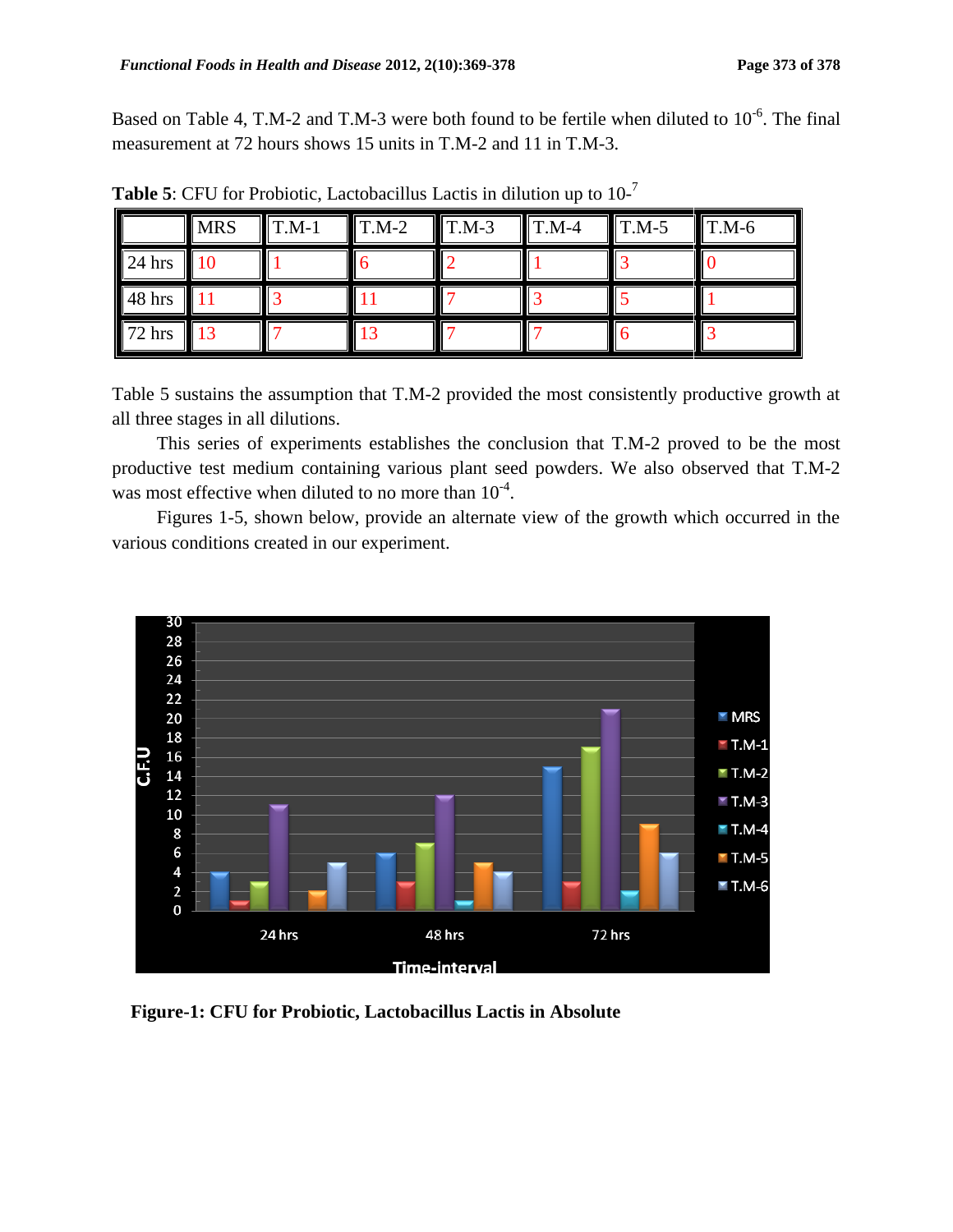

 **Figure-2: CFU for Probiotic, Lactobacillus Lactis in dilution up to 10- 4** 



 **Figure-3: CFU for Probiotic, Lactobacillus Lactis in dilution up to 10- 5**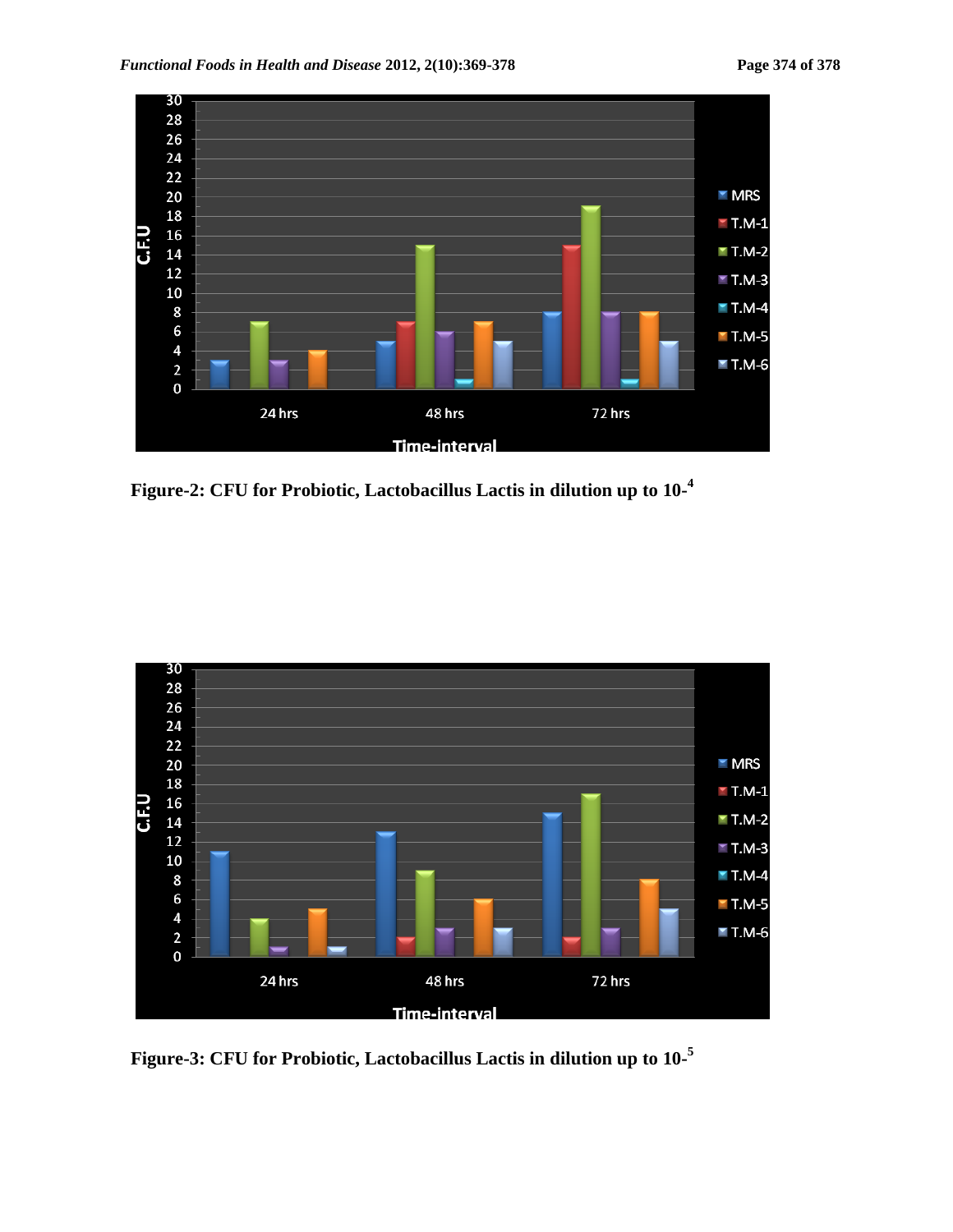

 **Figure-4: CFU for Probiotic, Lactobacillus Lactis in dilution up to 10- 6** 



**Figure-5: CFU for Probiotic, Lactobacillus Lactis in dilution up to 10- 7** 

The best growth of probiotic is observed in TM 2; seed germinated for 72 hours. Starter culture mediums for probiotics or other bacteria primarily contain nitrogen source from animals. This invention provides an effective vegetal culture medium.

# **DISCUSSION:**

Use of plant seed powder-like jack fruit seed powder for the growth of the fungal culture of Monascus purpureus for pigment production has been reported by Babitha et al. (2006) [16]. The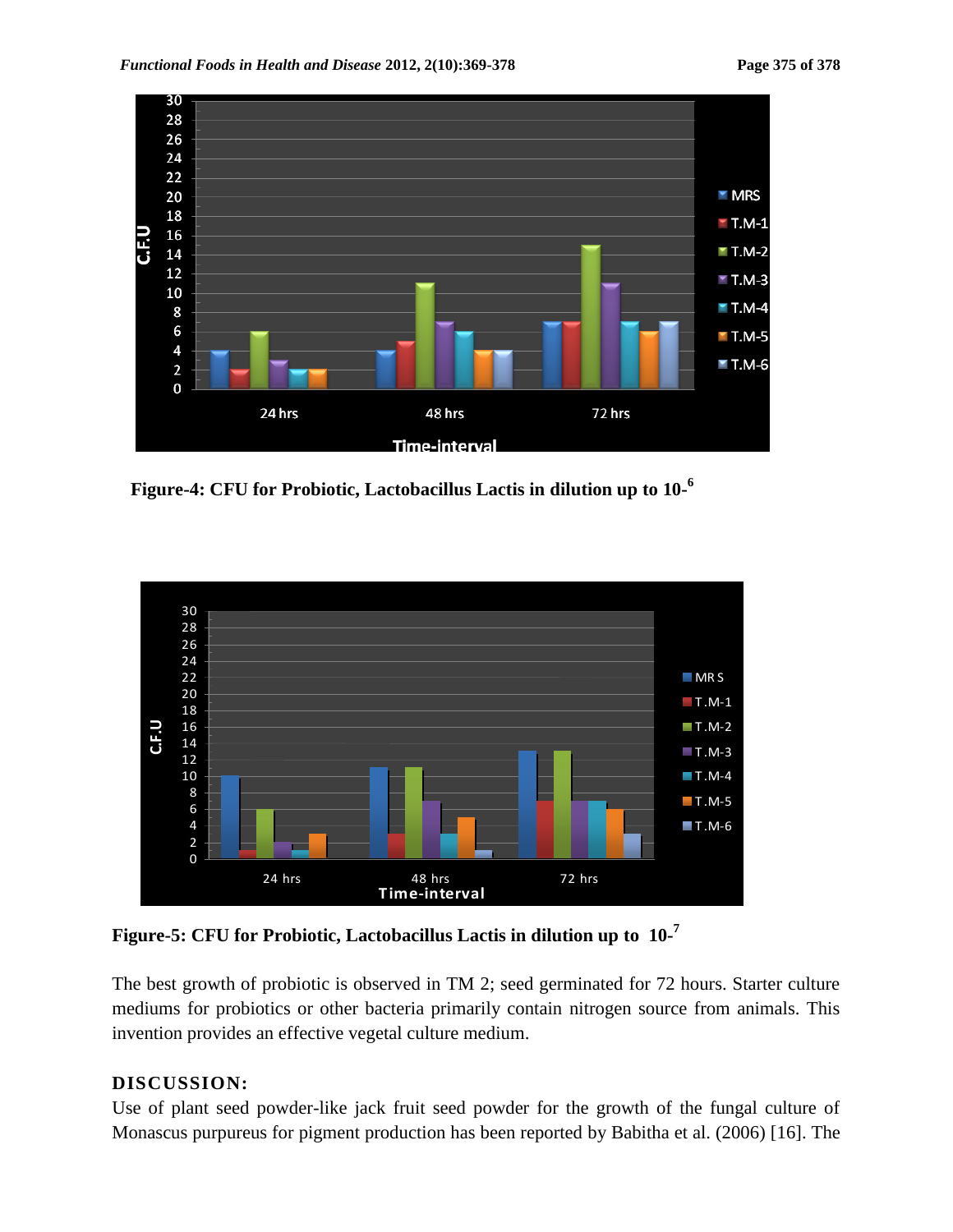use of plant seed powder for the microbial production of enzymes has been reported in few of the publications. Tamarind seed powder (TSP) was tested for the production of tannase under solidstate fermentation (SSF) using Aspergillus niger ATCC 16620 [17- 18]

Our study investigated the use of alternative nutrition sources containing a variety of plant seed powders to grow the probiotic Lactobacillus lactis alongside the standard de Man Rogosa Sharpe culture medium. According to the results of our experiments, our test medium containing lentil seed powder proved to be the most fertile source for the growth of colony forming units compared to the other media tested. In addition, the most effective length of germination appeared to be 72 hours. Our experiments showed the greatest number of colony forming units existing at 72 hours when the test media was diluted up to  $10^{-4}$ .

Based on our experimental data, we can conclude that when diluted to 10-4, TM 2 was the most productive medium at the 72 hour mark.

Another study aimed to develop a solid culture medium for differential isolation of the probiotic strain Lactobacillus casei Shirota (LcS) and for selective cultivation of lactobacilli present in oral samples. Type strains of lactobacilli and isolates from commercial probiotic products were inoculated onto modified de Man Rogosa Sharpe agar (termed 'LcS Select'), containing bromophenol blue pH indicator, vancomycin and reducing agent L-cysteine hydrochloride for differential colony morphology development. L. casei Shirota cultured on the novel medium produced distinctive colony morphologies, different from other lactobacilli tested [19].

Vegetarian probiotic foods by definition must be free from all animal-derived ingredients. This not only includes the product ingredients but the probiotic inoculum as well. Probiotic starter cultures are traditionally grown and stored in media containing milk or meat-derived ingredients. The presence of these ingredients makes the probiotic cell concentrates unsuitable for use in vegetarian products and thus creates the need for a growth medium free from animalderived ingredients. The present invention proposes a probiotic starter culture growth medium comprised of vegetal nitrogen and carbon source.

The absolute vegetarian culture medium containing TM 2 is better than standard MRS for the growth of probiotics. In all experiments, alternative test media derived from plant seed powders demonstrated better CFU growth than in standard MRS culture medium in various dilution levels. This research provides an alternative and efficacious vegetal culture medium. The culture medium developed in the present invention will provide a pure vegetarian way to achieve pure vegetarian products for the strictly vegetarian human population. In countries like India, people of certain religion are seriously concerned about such issues. The developed culture medium will be a great relief for such communities.

Since CFU growth was still evident at the 72 hour point, further studies should be conducted to investigate the most effective germination period.

#### **CONCLUSION:**

1. In all experiments, alternative test media derived from plant seed powders demonstrated better growth of colony forming units (CFU) than in the standard de Man Rogosa Sharpe (MRS) culture medium.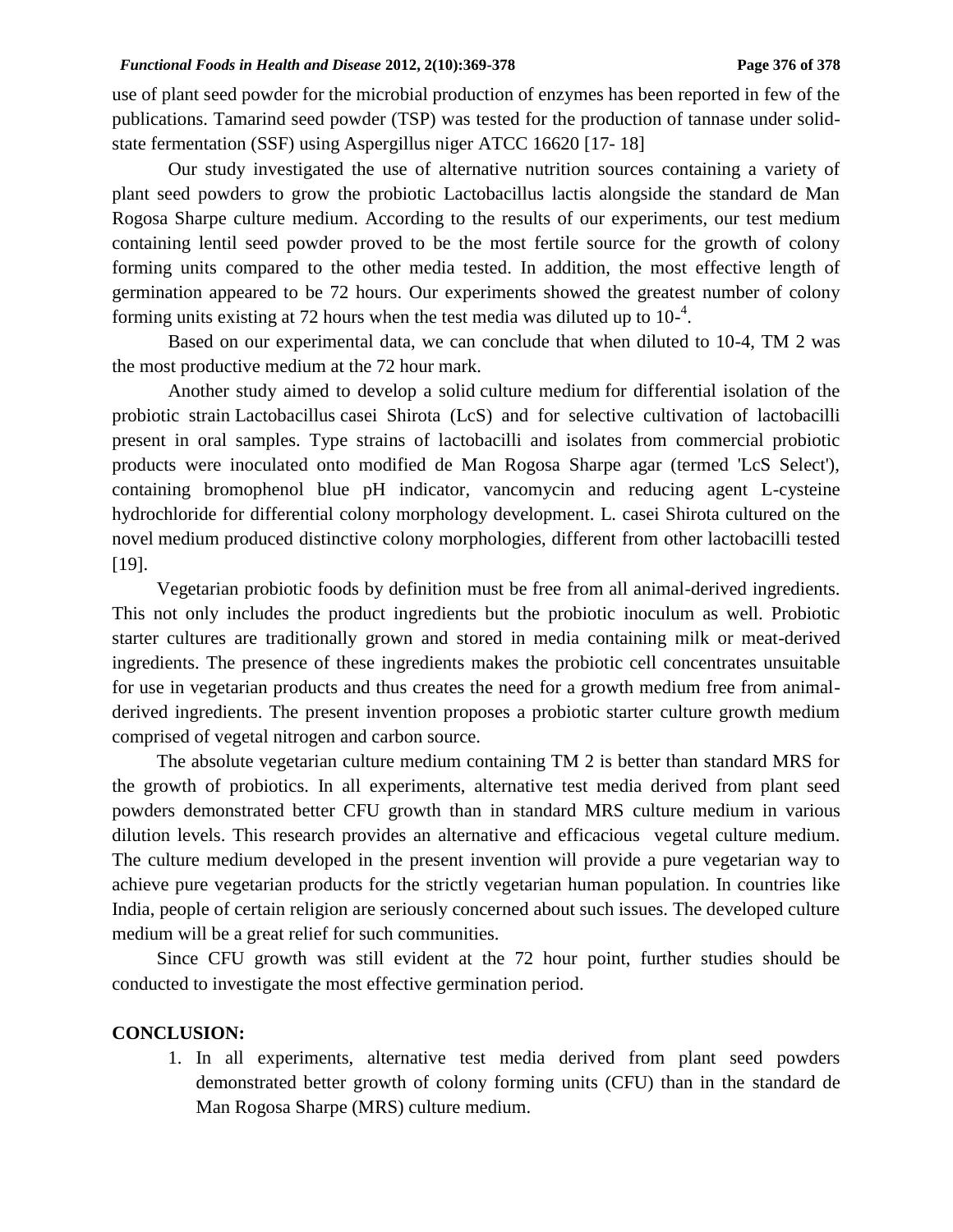- 2. Consistent growth occurred in all culture media, including the standard MRS culture medium as well as test media, at each dilution level.
- 3. In this series of experiments, the most productive germination period was 72 hours.
- 4. The test media containing lentil seed powder (TM-2) demonstrated the most consistent growth of colony forming units overall.

**Competing interests**: The authors declare that they have no competing interests.

**Authors' contributions:** Dr. Pathak is the principal investigator for the study, provided experiments, and was involved in the writing of this manuscript; Dr. Martirosyan provided additional analysis and discussion of the results, and assisted in writing this manuscript.

## **REFERENCES:**

- 1. Food and Agriculture Organization of the United Nations (FAO), World Health Organization (WHO), Report of a Joint FAO/WHO Expert Consultation on Evaluation of Health and Nutritional Properties of Probiotics in Food Including Powder Milk with Live Lactic Acid Bacteria, 2001.
- 2. Diamant M, Blaak EE, de Vos WM. Do nutrient-gut-microbiota interactions play a role in human obesity, insulin resistance and type 2 diabetes? Obes Rev. 2010.
- 3. Caesar R, Fak F, Backhed F. Effects of gut microbiota on obesity and atherosclerosis via modulation of inflammation and lipid metabolism. J Intern Med. 2010;268:320–328. doi: 10.1111/j.1365-2796.2010.02270.x.
- 4. Cani PD, Delzenne NM. The gut microbiome as therapeutic target. Pharmacol Ther.2011;130:202–212. doi: 10.1016/j.pharmthera.2011.01.012.
- 5. Delzenne NM, Cani PD. Nutritional modulation of gut microbiota in the context of obesity and insulin resistance: Potential interest of prebiotics. International Dairy Journal. 2010;20:277–280. doi: 10.1016/j.idairyj.2009.11.006.
- 6. Takemura N, Okubo T, Sonoyama K. Lactobacillus plantarum strain No. 14 reduces adipocyte size in mice fed high-fat diet. Exp Biol Med (Maywood) 2010;235:849–856. doi: 10.1258/ebm.2010.009377
- 7. Aronsson L, Huang Y, Parini P, Korach-Andre M, Hakansson J, Gustafsson JA, Pettersson S, Arulampalam V, Rafter J. Decreased fat storage by Lactobacillus paracasei is associated with increased levels of angiopoietin-like 4 protein (ANGPTL4) PLoS One. 2010;5:pii–e13087.
- 8. Nagpal R, Yadav H, Puniya AK, Singh K, Jain S, Marotta F. Potential of probiotics and prebiotics for synbiotic functional dairy foods. *International Journal of Probiotics and Prebiotics*. 2007;2:75–84
- 9. Bengmark S, Ahrne S, Molin G, Jeppsson B. Intestinal colonizing lactobacilli. *Journal of Nutrition*.1998;14(8):585–594.
- 10. Mack DR, Michail S, Wei S, McDougall L, Hollingsworth MA. Probiotics inhibit enteropathogenic *E. coli* adherence in vitro by inducing intestinal mucin gene expression. *American Journal of Physiology*.1999;276(4):G941–G950.